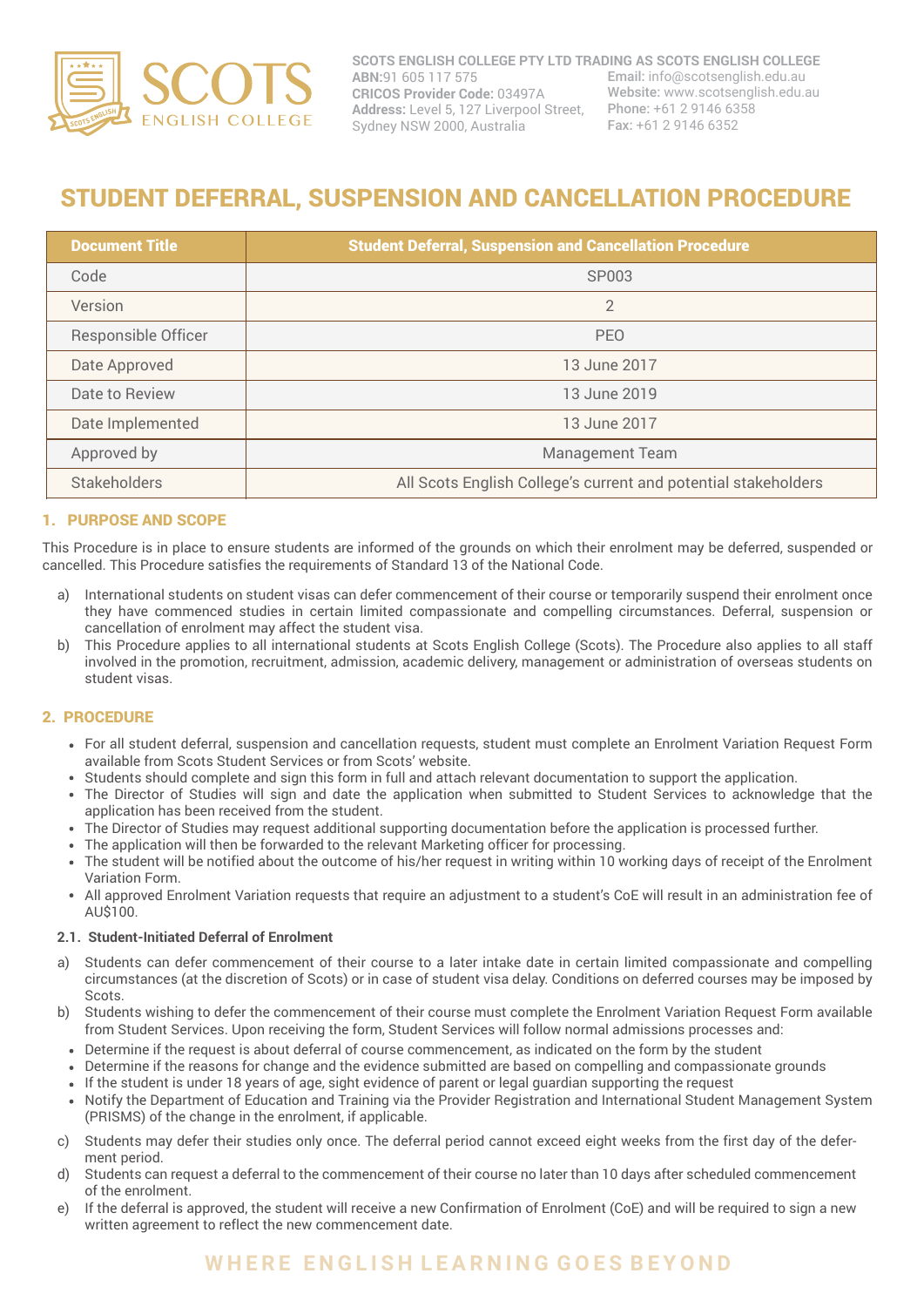

# **2.2. Student Initiated Suspension of Enrolment**

A suspension request is when a student has already commenced their studies, and then wishes to stop their studies for a period of time. A suspension, if granted, will result in the student's course completion date being moved forward to a date later than the original completion date.

A suspension request will only be granted in Compassionate and Compelling Circumstances.

- a) Students wishing to suspend their course must complete the Enrolment Variation Request Form available from Student Services. Upon receiving the form, Student Services will follow normal admissions processes and:
	- Determine if the request is about suspension, as indicated on the form by the student
	- Determine if the reasons for suspension and the evidence submitted are based on compelling and compassionate grounds
	- If the student is under 18 years of age, sight evidence of parent or legal guardian supporting the request
	- Notify the Department of Education and Training via the Provider Registration and International Student Management System (PRISMS) of the change in the enrolment, if applicable.
- If a student request for a suspension is approved, no refund of tuition fees will be given for weeks during the suspension period, if the student has paid for those weeks of study in advance. b)
- Students may apply for suspension or cancellation of their studies only if they have a good reason for doing so based on compassionate or compelling circumstances. c)
- A student may suspend their course for up to 8 weeks from the commencement date of the suspension period, if approved. d)
- Normally, a student may apply for a course suspension only once during their period of enrolment. Requests for further suspensions may be granted at the discretion of Scots, and in certain limited compassionate and e)
- compelling circumstances only. Students wishing to suspend their enrolment must apply in writing to the Student Services a minimum of 10 working days prior to the requested suspension date. f)
- If the suspension is approved, students will receive a letter from the Student Services granting the suspension. g)

#### **2.3. Student initiated cancellation of studies**

A cancellation request is when a student has already commenced their studies, and then wish to discontinue their studies.

- Students wishing to cancel their course must complete the Enrolment Variation Request Form available from Student Services. Upon receiving the form, Student Services will follow normal admissions processes and: a)
	- Determine if the request is about cancellation, as indicated on the form by the student
	- Determine if the reasons for cancellation and the evidence submitted are based on compelling and compassionate grounds
	- If the student is under 18 years of age, sight evidence of parent or legal guardian supporting the request
	- Notify the Department of Education and Training via the Provider Registration and International Student Management System (PRISMS) of the change in the enrolment, if applicable.
- b) If the cancellation is approved, students will receive a Release Letter from Student Services.
- All approved student cancellations will incur a cancellation fee of \$200. c)

#### **2.4. Provider Initiated Suspension or Cancellation of Enrolment**

- a) Scots may suspend or cancel a student's enrolment in case of serious misconduct, unsatisfactory course progress and/or attendance and non-payment of course fees in accordance with Scots' Student Academic Progress and Monitoring Policy, Attendance Policy, Student Fees & Refund Procedure or the Student's Code of Conduct.
- Where suspension or cancellation is initiated by Scots, the student will be given 20 working days to access the b) Student Complaint and Appeal Procedure.

#### **2.5. Student Responsibilities**

a) Students must comply with their student visa and fee payment obligations. Requests for Deferral, Suspension or Cancellation of studies will not be approved for student who are in breach of their course progress and/ or attendance obligations or who have unpaid fees owing to Scots.

# **W H E R E E N G L I S H L E A R N I N G G O E S B E Y O N D**